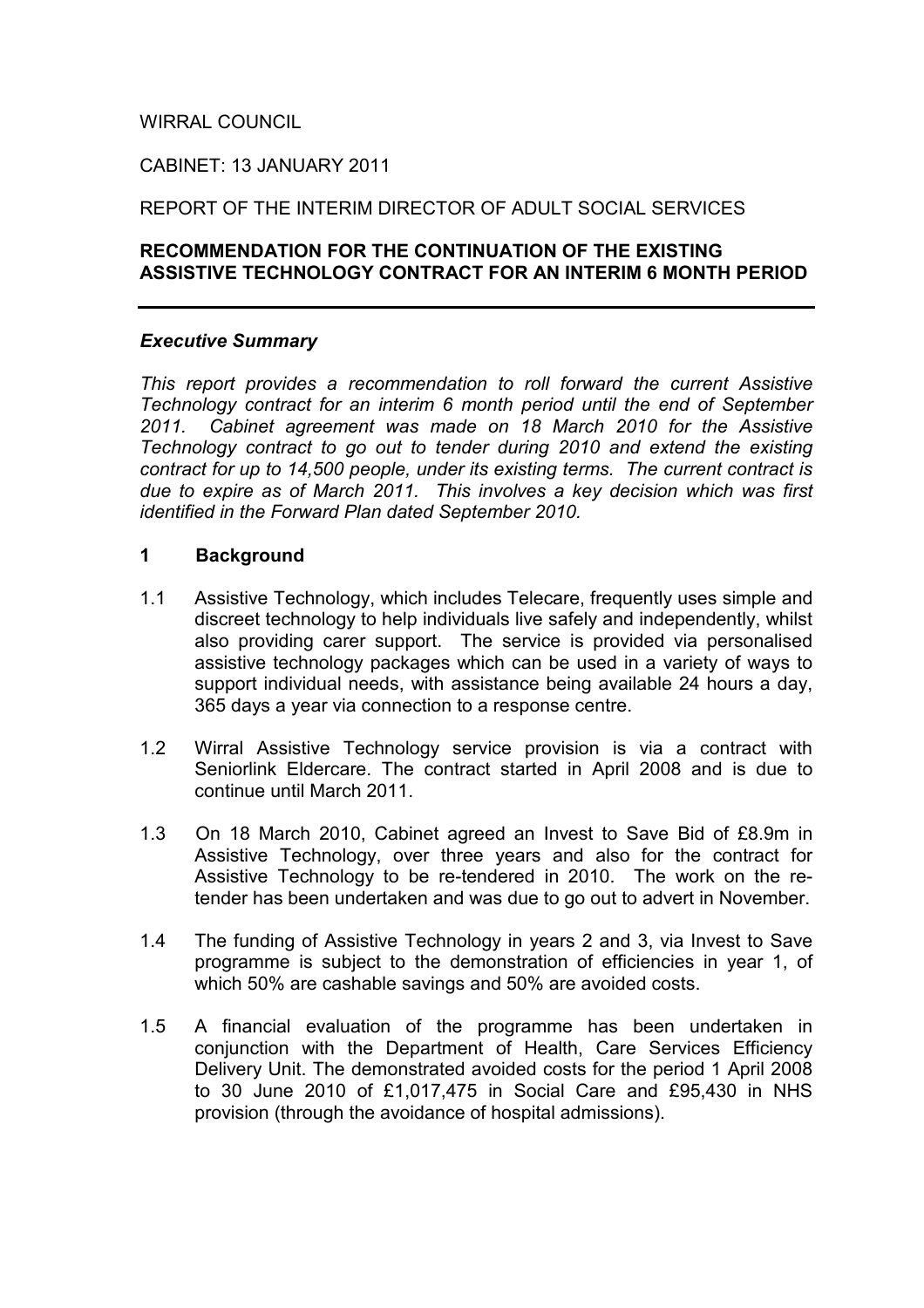- 1.6 The creation of cashable efficiencies is closely linked to the Personalised Budget Programme and as a result Assistive Technology has been embedded throughout the whole self directed assessment process. A robust evaluation is now required to be able to evidence the expected cashable efficiencies, following the full roll out of the Personalised Budget Programme, which began in November 2010.
- 1.7 With the agreement and implementation of the self directed assessment process, the Department of Adult Social Services is now able consider and clarify the focus of Assistive Technology, to be able to maximise the potential cashable efficiencies. It is expected that this work will impact on the recommendations of future funding options for Assistive Technology. To enable time for this work to be undertaken and to provide ongoing Assistive Technology service provision, it is proposed that the contract with the current provider be extended for 6 months.

## **2 Reasons to recommend 6 month extension of Assistive Technology Contract**

- To enable the Department of Adult Social Services to consider the future funding options for Assistive Technology ensuring the focus of service delivery is defined to maximise cashable efficiencies.
- To allow the prepared tender specification to be adapted accordingly and to allow the time required to undertake the tendering and transfer process, as required.

# **3 Financial Implications**

3.1 The contract value for the six month period is estimated at £300,000. This allows for the provision of maintenance, monitoring and response for the 3,000 anticipated users of Assistive Technology at April 2011, and can be funded from the existing base budget for Assistive Technology.

# **4 Staffing Implications**

4.1 There are no known staffing implications.

# **5 Equal Opportunities Implications/Health Impact Assessment**

5.1 The expanded service via the Invest to Save Programme is being offered to individuals of all ages and ability, living in Wirral. The service has been subject to an equality impact assessment to ensure that all people can access the new service. The service will have positive health implications for people as they are designed to avoid crises.